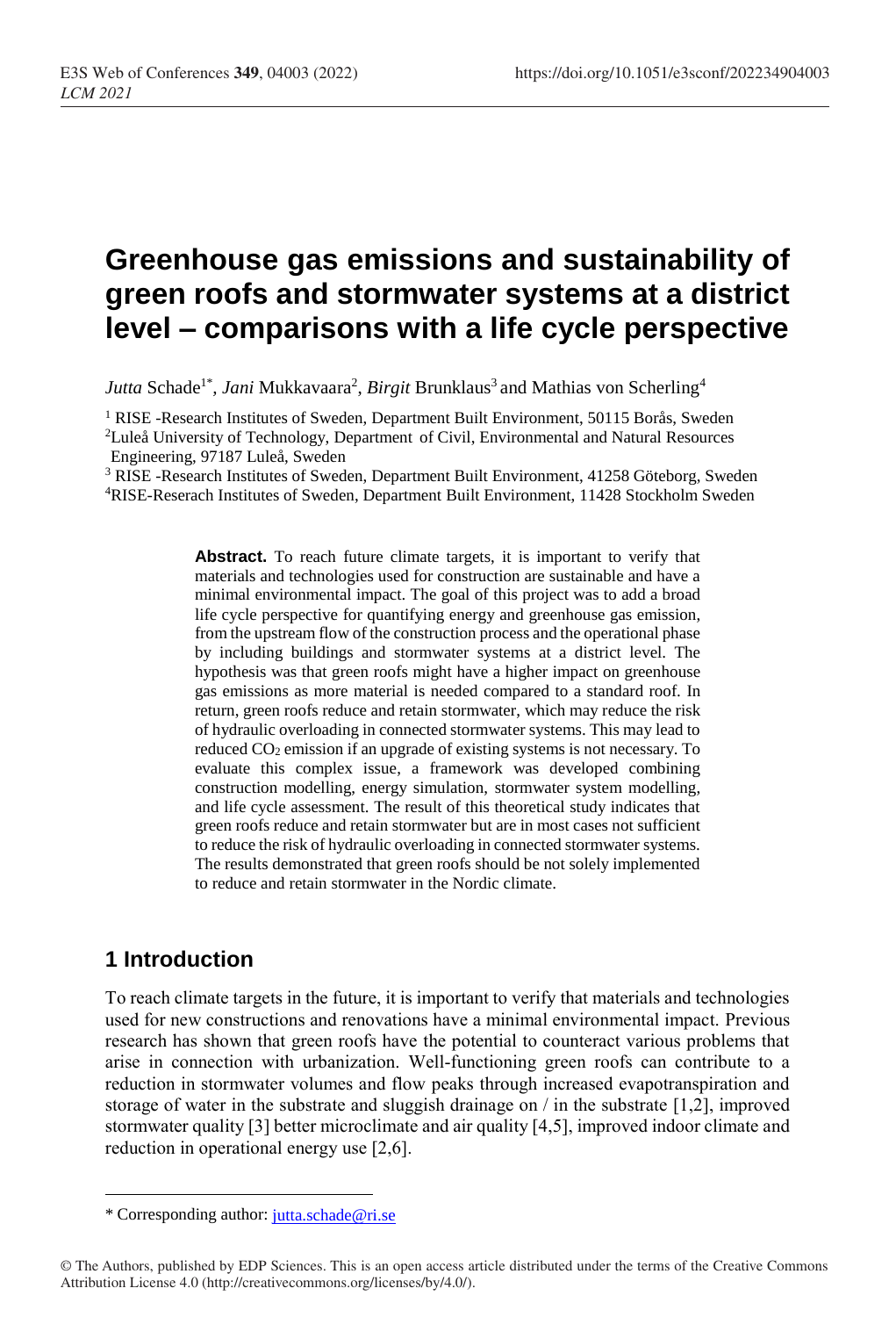In addition, they can contribute to more aesthetically pleasing living and urban environments. It has also been shown that green roofs can bind  $CO<sub>2</sub>$  in the substrate, the above plant biomass and in the biomass underground [7]. For example, Li et al. [8] could see that the  $CO<sub>2</sub>$ concentration decreased by up to 2% over a green roof compared to the surrounding area on a typical sunny day in Hong Kong. Green roofs have the potential to reduce the hydraulic load on the stormwater system compared to standard roofs. This is mainly due to reduced stormwater runoff and reduced flow peaks through increased evapotranspiration and storage of water in the substrate [9,10]. In the case of densifications of urban areas, therefore, the need for increased stormwater conduit dimensions is reduced, and it may be possible to lay smaller stormwater conduits for new developments. This is directly linked to a reduced energy requirement and less material input that can be expressed as  $CO<sub>2</sub>$  savings.

### **2 Method**

This research project is a collaboration of different research areas. The hypothesis during the project was that increases in greenhouse gas emissions from green roofs due to increased material use could be counteracted by avoiding upgrading existing stormwater systems due to the potential of green roofs for reducing and retaining stormwater.

Figure 1 describes the different sub-studies conducted to investigate if the hypothesis is true or false. Methods and results for the four sub-studies are described in chapter 3 under the implementation of the process. The framework for sustainable design and the stormwater model were developed parallel and were included in the optimisation study. The results of the optimisation study led to the parameter study as shown in Figure 1.



**Figure 1:** Study design of the project

# **3 Implementation of the process**

#### **3.1 Development of a framework for sustainable design**

To support a comparison of green roofs and standard roofs, a framework for sustainable design was developed that includes embodied energy and energy during the use phase. The framework is based on previously presented frameworks, see Shadram et al. [11] and Shadram & Mukkavaara, [12] where building information models (BIM models) are used together with simulations and calculations to study the energy use during different phases of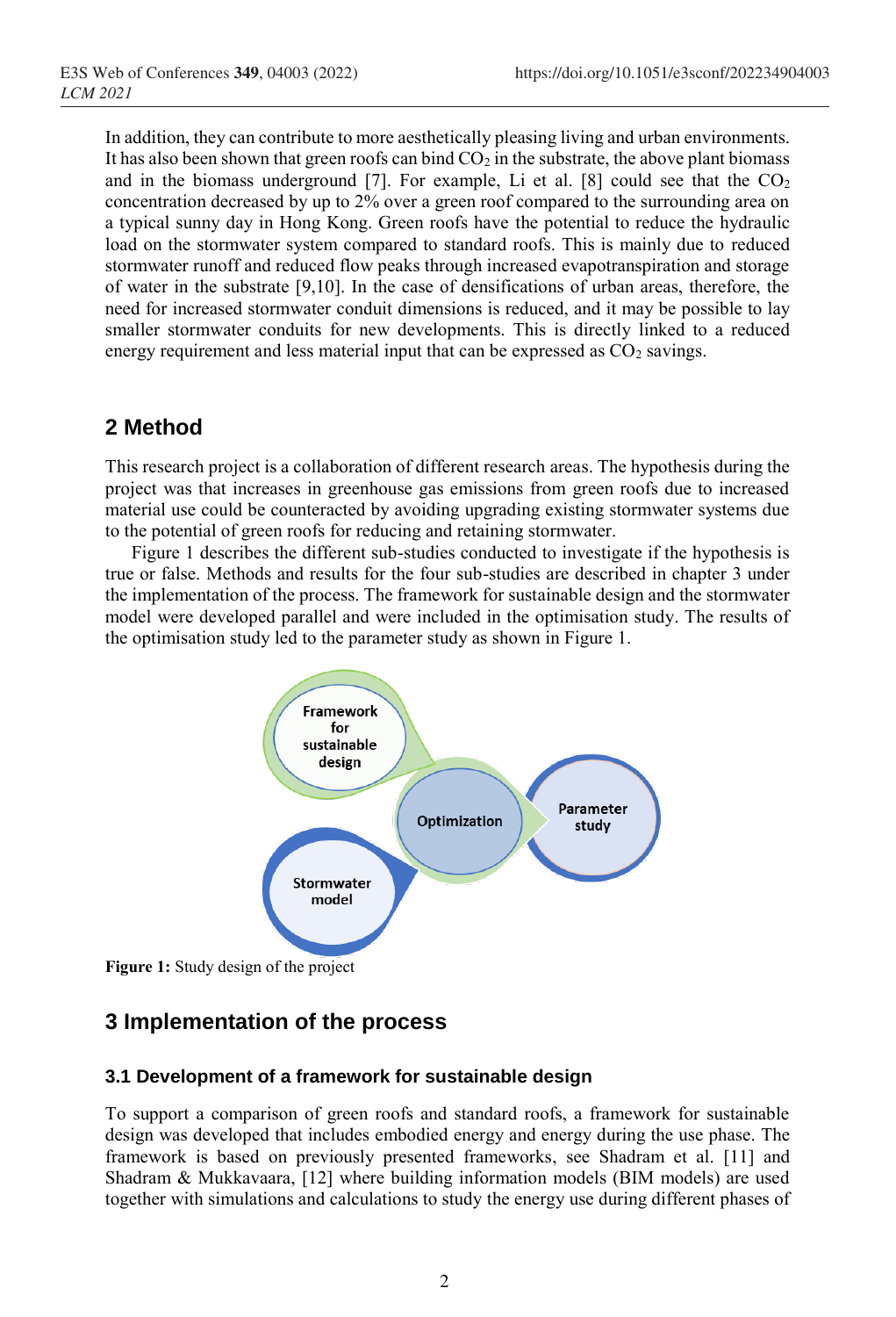a building's life cycle. The framework consists of several components that are illustrated in Figure 2 and further described below.



**Figure 2:** Developed framework for sustainable design of green roofs and stormwater systems at a district level

1. A BIM model that contains the building's structure and geometry. The metadata stored in the model describes component materials and component types.

2. A material and component database. This includes data on thermal performance and embodied energy including CO<sub>2</sub> emissions. These data are collected from EPDs (Environmental Product Declarations) or other suitable sources.

3. An energy simulation model. This uses data from the BIM model for the building's envelope, zones, and general structure. To carry out an energy simulation, specific material and component data, climate data, heating and ventilation systems also need to be defined. The material and component database contributes data regarding thermal performance (e.g. heat transfer coefficient or thermal conductivity) for the materials and component.

4. To calculate energy consumption during the use phase, dynamic energy simulation is used in the framework. This energy simulation is performed on the defined energy model to give an estimated energy use in the building over the desired time period (e.g. a calendar year). The implementation of the energy simulation can be carried out with, for example, IDA ICE or EnergyPlus.

5. To provide a basis for the calculation of embodied energy in the form of  $CO<sub>2</sub>$  emission, it is required that the quantities of relevant materials and components in the building are known. This constitutes deriving the weight, area or volume for each material and number of components. These data can be produced by performing a quantity take-off based on the BIM model; a standard workflow where support is integrated into common BIM software (e.g. Autodesk Revit and Graphisoft ArchiCAD).

6. Based on the results from both the energy simulation and the quantity take-off, further calculations can be performed to derive a solution's performance regarding embodied energy and energy during the use phase. These results can then be used in the evaluation of each solution.

7. The last step in the developed framework is to evaluate one or more solutions with respect to their performance for embodied energy and operational energy with a life cycle perspective. By presenting relevant data together with each solution, users are given an opportunity to not only make trade-off assessments in different scenarios but also form an understanding of the relationship between embodied energy and the energy during the use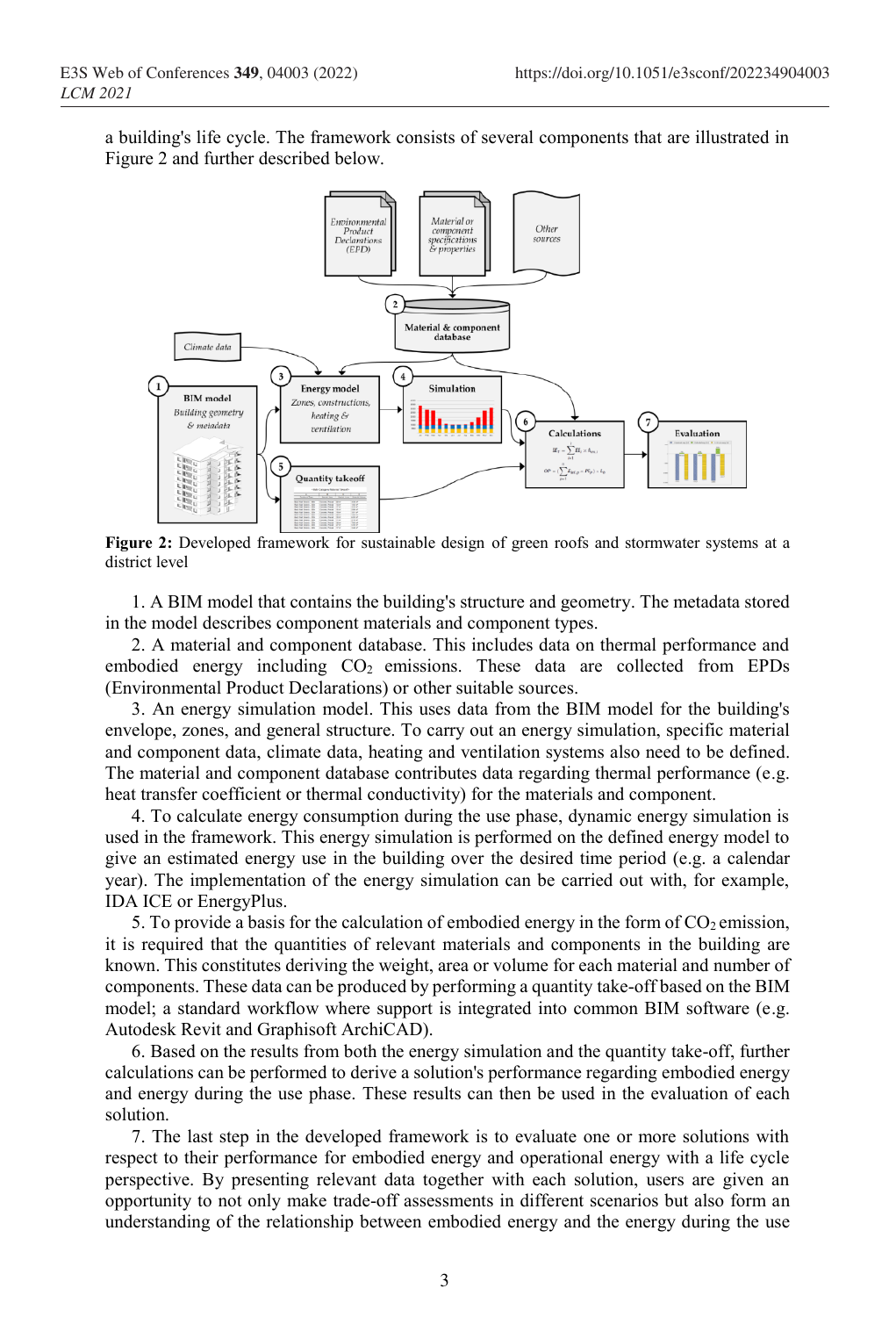phase. There is also an opportunity here to break down the results and study how individual building elements stand in relation to the whole building. An example of such an evaluation is to apply the framework to the comparison between a building that has green roofs and the same building with a standard roof. During the evaluation of the  $CO<sub>2</sub>$  emission, the results can then be compared against each other, which can contribute to a better understanding of the impact of material and component selection during the design process.

This framework has been applied on a passive house building up in the north of Sweden Kiruna.

#### **3.2 Page Stormwater model**

A study was conducted to assess the potential effect of green roofs to reduce the hydraulic loading on the stormwater systems. The study used a hydraulic model of a real stormwater network, to perform theoretical analysis. Two different types of roofs have been tested for two different climate conditions in Sweden. The study was performed with the MIKE URBAN modelling software. The roofs in the model were modelled based on an existing roof in Kiruna. One roof consists of a thicker sedum-herbs-grass roof with a thickness of approximately 110-140 mm and the other was 40 mm thick. None of the roofs had any technical constructions to delay the runoff, only water absorbing mats for vegetation.

Two different climates were simulated using precipitation and evaporation (estimated based on temperature) using open data from the Swedish Meteorological and Hydrologic Institute (SMHI). The climates used were for Kiruna in the north and Malmö in the south of Sweden. Only summer periods were studied.

The main mechanisms for stormwater runoff reduction and detention considered are:

- Reduction in the total runoff due to wetting of the material. When the water content in the soil is under the field capacity, there will be an additional loss for saturating the material to make it drip through.
- Slowing the runoff for more intense rains by detention. Green roof substrates are quite permeable but for heavier rains it can be limiting and thus lead to temporary storage in the pores.

First long-term simulations for the summer were performed and runoff was evaluated, for different roofs and different climates. Furthermore, variations in the initial saturation of the roofs were analysed. An increase in the connected impermeable surfaces by 10% and 40% were simulated. Then design rains with a return time of 10 years were simulated with flooding as a result (since the models were altered to be critical). Then the area of green roofs was increased until the flooding vanished.

The results indicated that that the increase in impermeable surface cannot only be compensated with green roofs to reduce the higher runoff volumes, since there is hard to find enough roof area to compensate for the increased area of impermeable surfaces.

#### **3.3 Optimization**

In this sub-study, the earlier described stormwater model and the sustainable design framework were merged. In this study, we changed the stormwater model from MIKE URBAN to Storm Water Management Models (SWIMM) as this program can be used for automated simulation and controlled from external process. Furthermore, CO₂ data for conduits and construction work were included to expand the stormwater system. A multiobjective optimization was carried out using the merged framework with an optimization algorithm (stochastic population-based Genetic Algorithm, GA) to find the optimal solution(s). The simulation and optimization were carried out with different scenarios and different configurations, but no noticeable result of optimization could be found, even after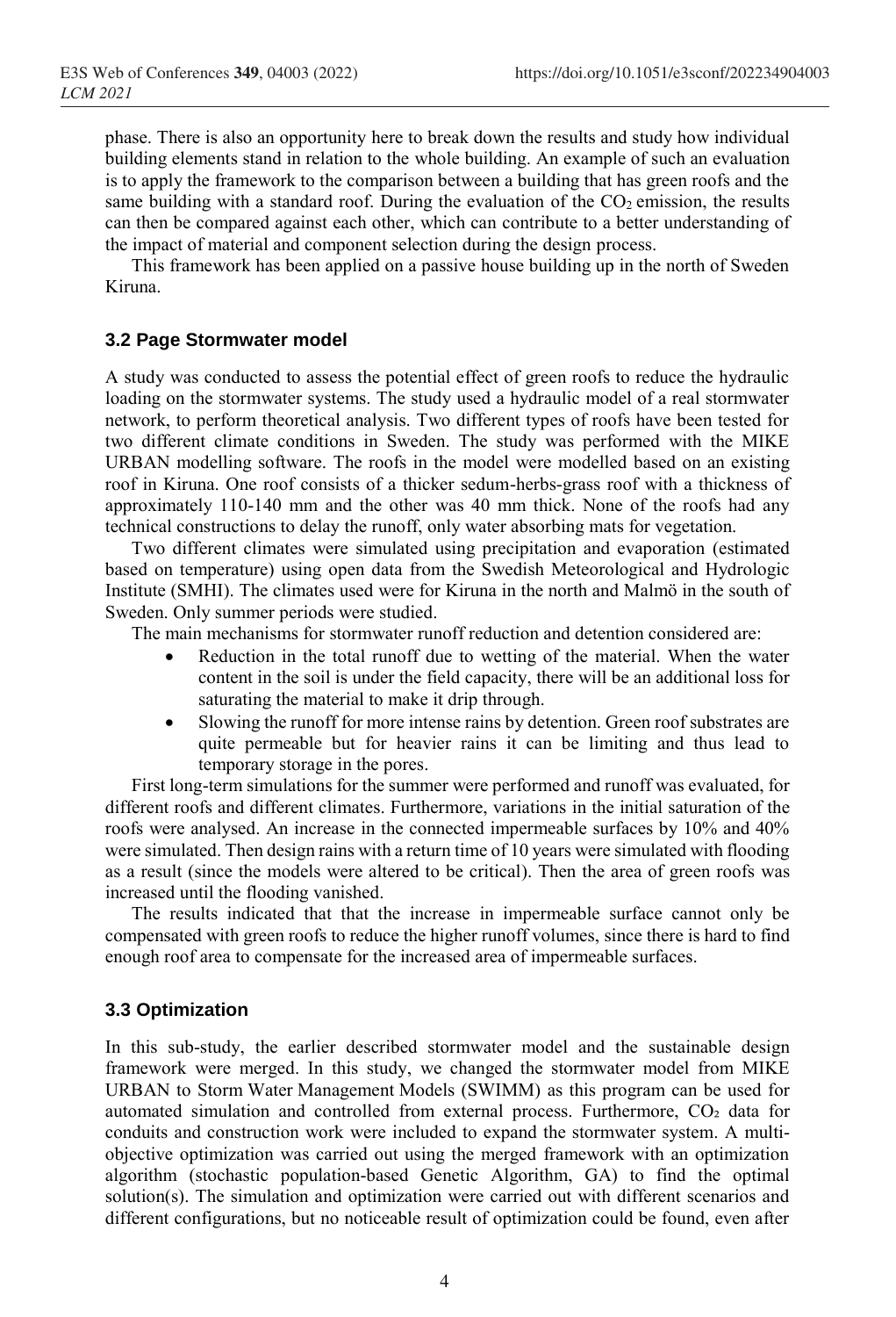increasing the extent of the optimization to evaluate tens of thousands of alternative solutions. This concludes that the optimization set-up did not work for this case and a parameter study was instead implemented in the next step.

#### **3.4 Parameter study**

For the implementation of the parameter study, several assumptions were made. Since it was a matter of densifying areas with new construction, a maximum proportion of impervious surfaces and a maximum quantity of roofs were needed. When it comes to the maximum quantity of paved surfaces, this value was assumed to be 70% of the total area of a subcatchment area. This limit was set to enable the examination of a relatively large range of densification. It was assumed that 50% of the impervious surfaces in the stormwater model would consist of roofs.

To create different densification scenarios that would be run through the parameter study, it was decided that densifications in steps of 100  $m<sup>2</sup>$  roof area (corresponding to 200  $m<sup>2</sup>$  of impervious surfaces according to the assumptions above) would be used as intervals. This step value was chosen to give an approximate representation of the roof surface of a detached house and to provide sufficient resolution in the results.

The parameter study was carried out using the developed process described in Figure 3. This process was carried out individually in the four sub-catchment areas, where both the proportion of densification and the proportion of green roofs were varied. The total length (measures in meters) of conduits that are assumed to be congested was used as an indicator of stormwater management. If this indicator exceeded the value of the area's initial conditions, it was assumed that the stormwater system does not meet the requirements set.



**Figure 3:** Process of the parameter study for stormwater model

The results of the parameter study show that green roofs cannot fully compensate for the effect that increased densification has on stormwater management in a sub-catchment area. This applies to all densification scenarios and sub-catchment areas that were evaluated. A certain reduction in the flooded length of the conduit can be found at a higher proportion of green roofs in densification; however, this was not sufficient to compensate for the effects of the increased impervious area. Furthermore, no significant difference could be observed between the two green roof types in the parameter study.

What these results suggest is that green roofs themselves cannot fully compensate for the increased requirement for stormwater management that results from densification with an increased proportion of impervious surfaces. Dimensioning and design of the stormwater system need to be carried out, which may mean that conduit sections need to be dimensioned and existing conduits may need to be replaced.

### **4 Result and conclusions**

The results of this study show that green roofs cannot solely compensate for increased runoff volumes due to densification. This concludes that the comparison of greenhouse gas